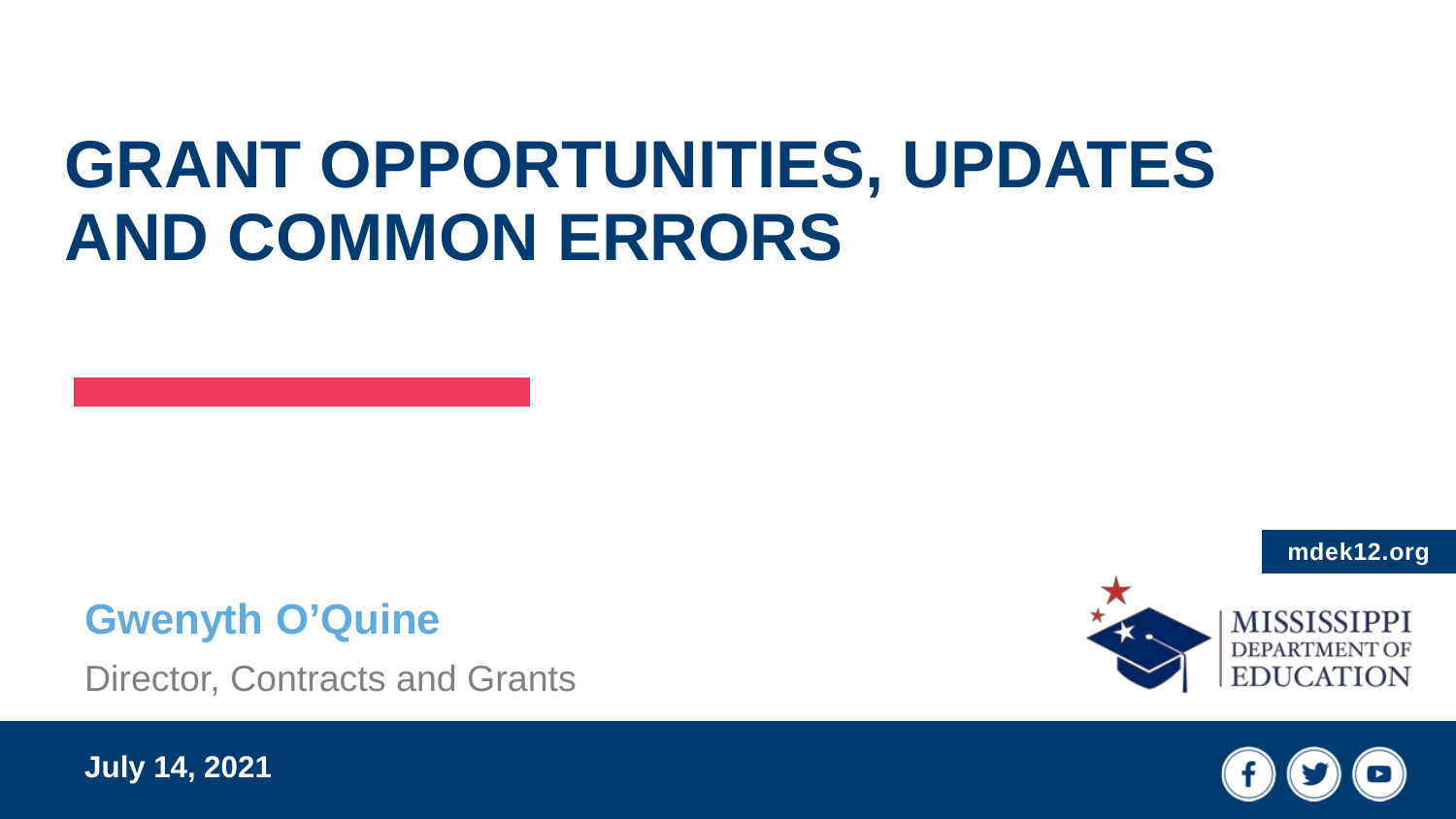## WHAT IS A GRANT?

- Grants are non-repayable funds or products disbursed or given by one party, often a government department, corporation, foundation or trust, to a recipient, often a nonprofit entity, educational institution, business or an individual.
- In order to receive a grant, some form of "Grant Writing" often referred to as either a proposal or an application is required.

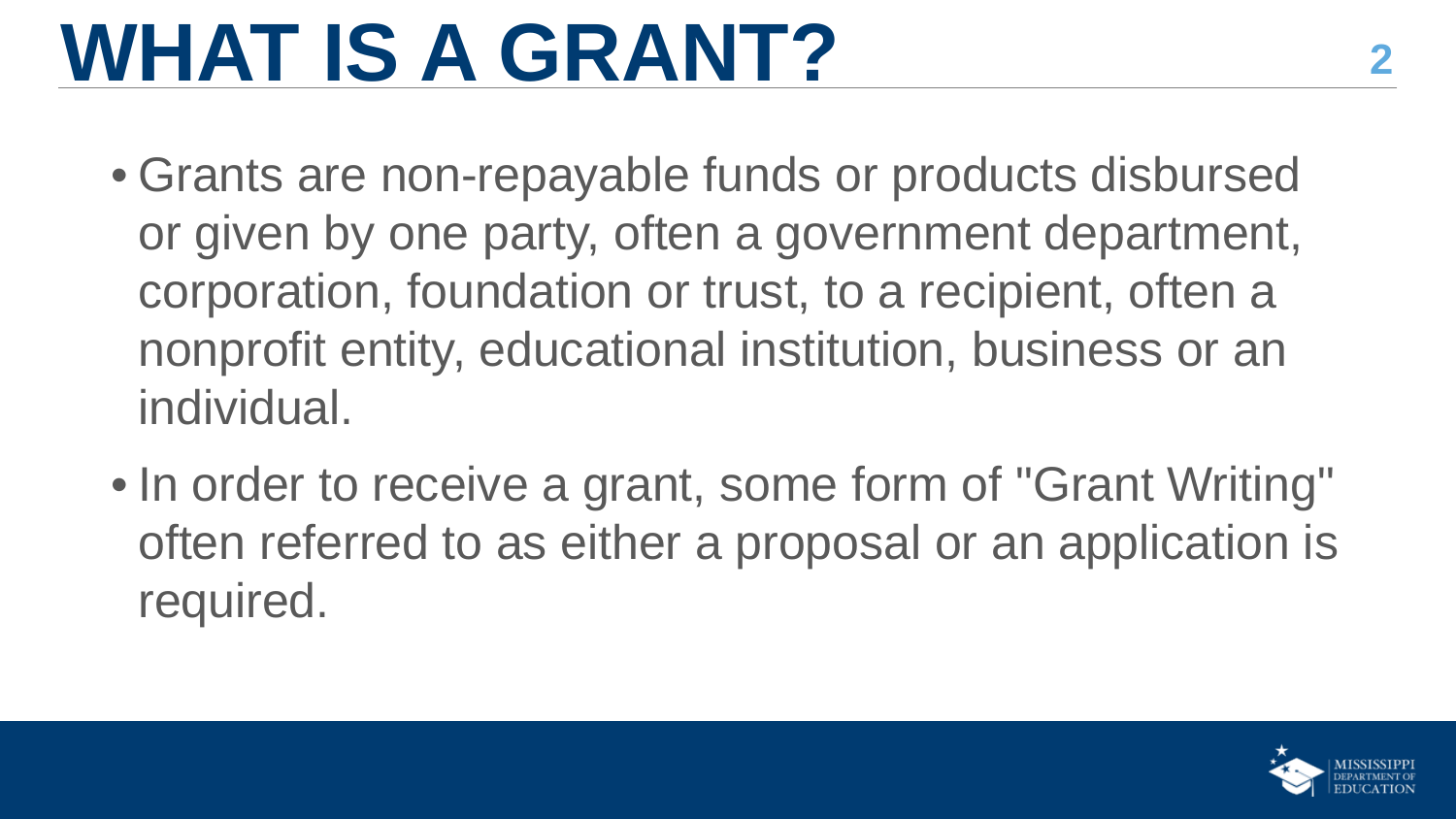## **EQUIPMENT ASSISTANCE GRANT <sup>3</sup>**

- A competitive award.
- Promotes the serving of healthier meals, improved food safety, and support the establishment, maintenance, or expansion of the School Breakfast Program.
- Assists with the purchase of standalone equipment.



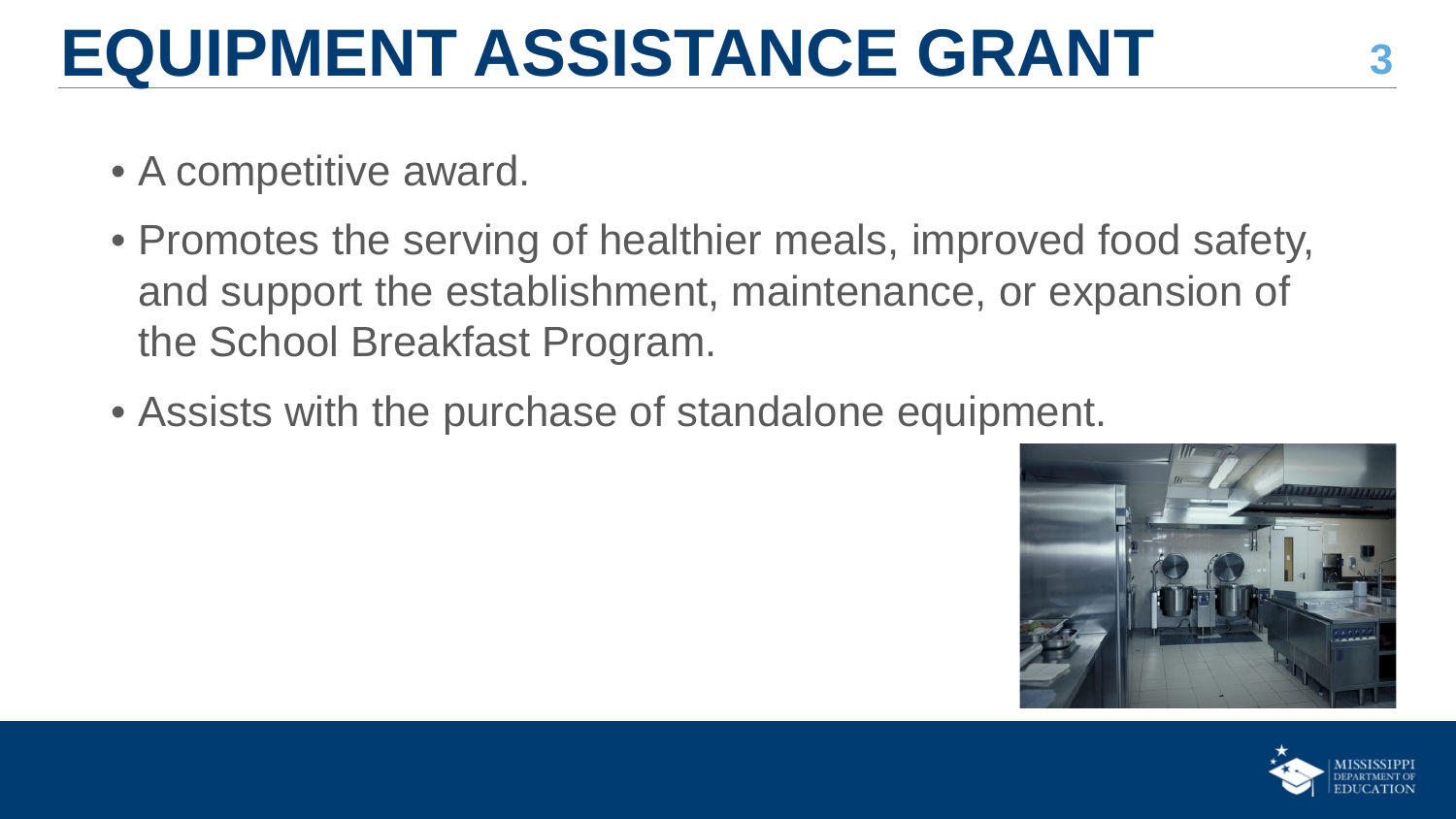## **EQUIPMENT EXAMPLES <sup>4</sup>**

- Serving line
- Walk-in Freezer
- Walk-in Cooler
- Heated Proofer Cabinet
- Floor Mixer
- Gas Range
- Combination Oven

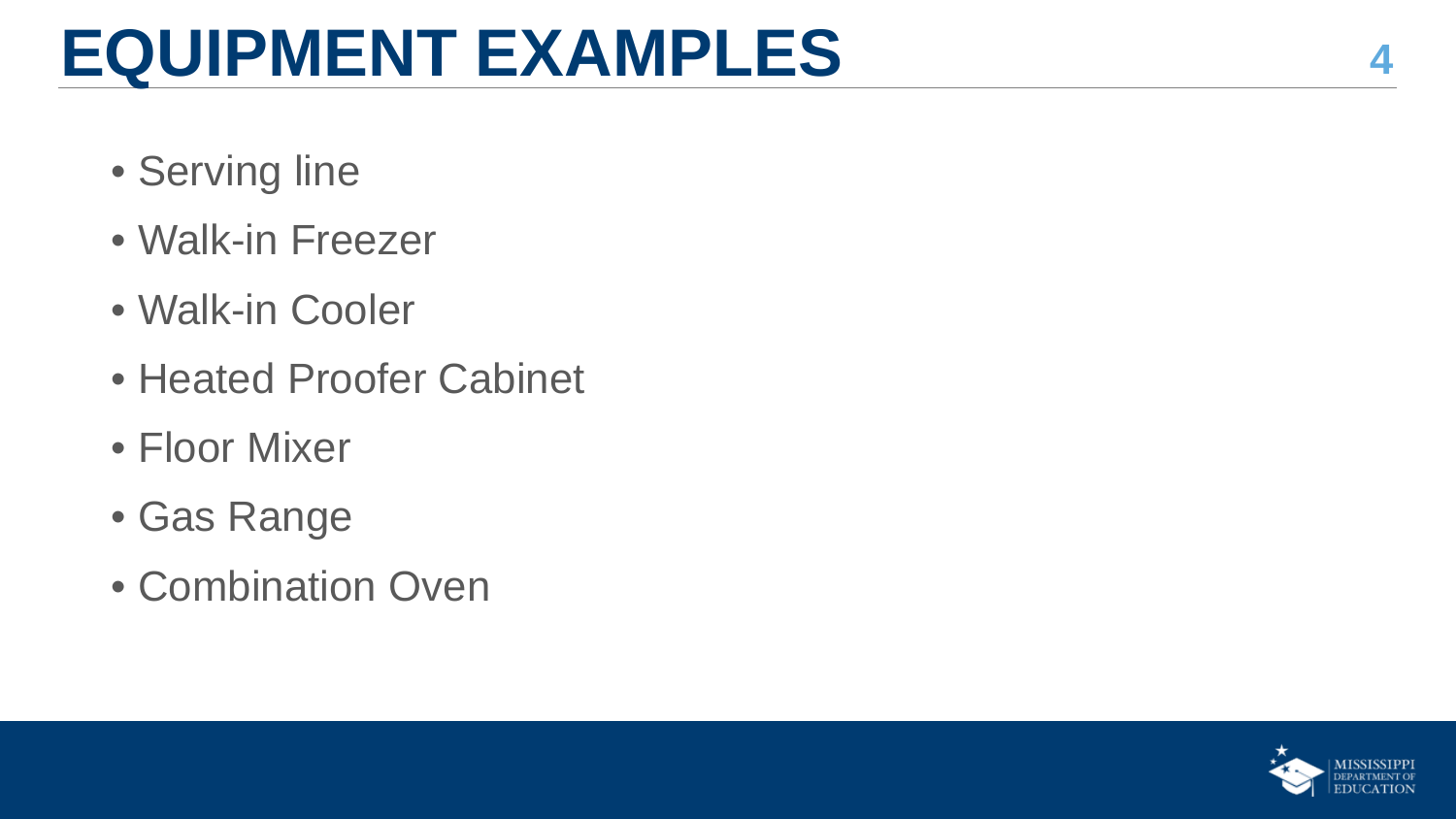# CHECKLIST

## **ELIGIBILITY**

- Current participants with the NSLP.
- Have at least 50% of students eligible for free or reduced priced meals.
- Priority is based upon the lowest number of previous awards.

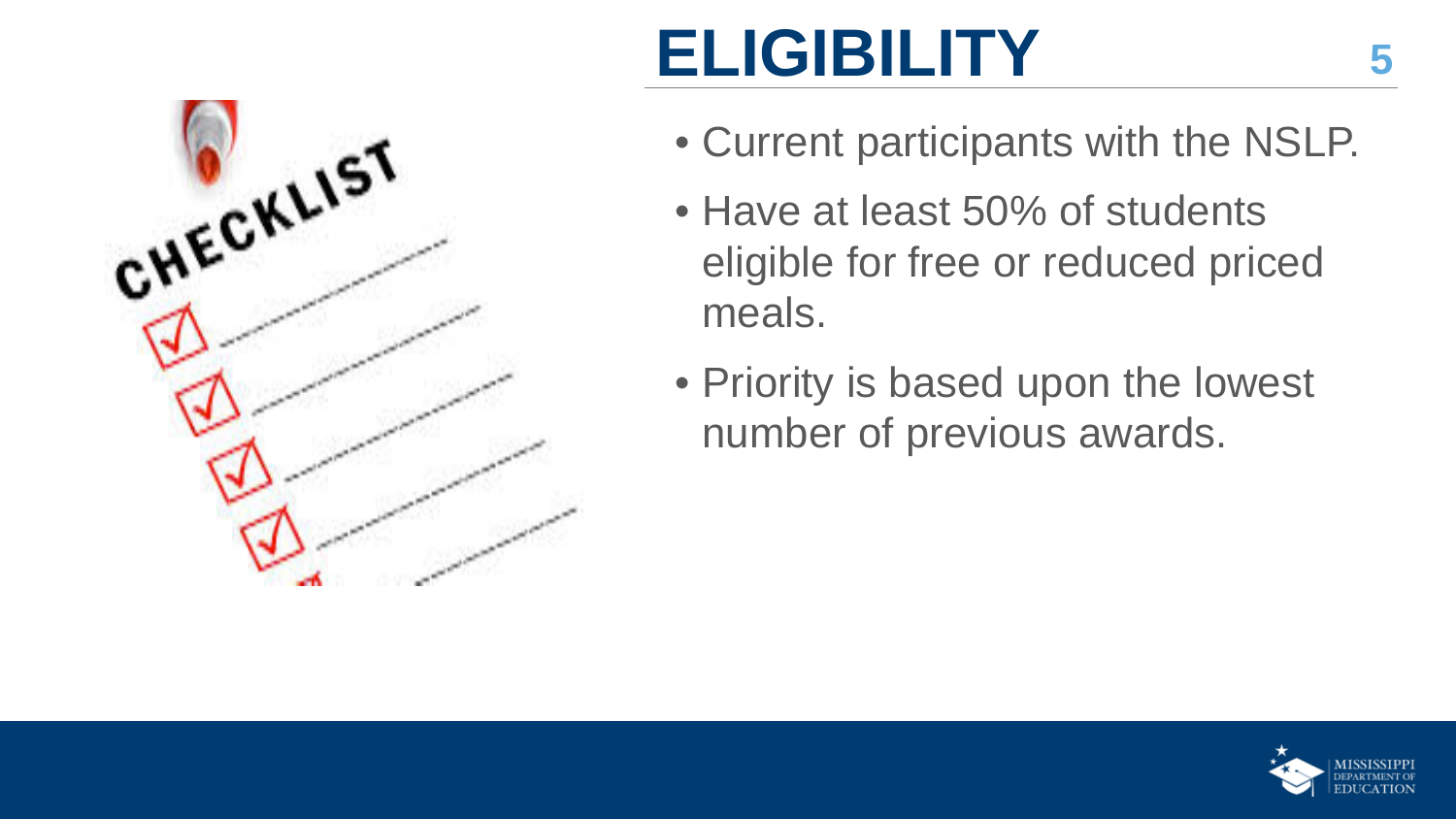## **COMMON ERRORS (PRE-REVIEW) <sup>6</sup>**

#### **DUNS**

- Step 1 & 2
- Status
- Expiration **Date**
- Restricted or **Unrestricted**

#### **SIGNATURES**

• Board President

#### LATE PROPOSALS

- **Overnight**
- OCN (Physical Address)

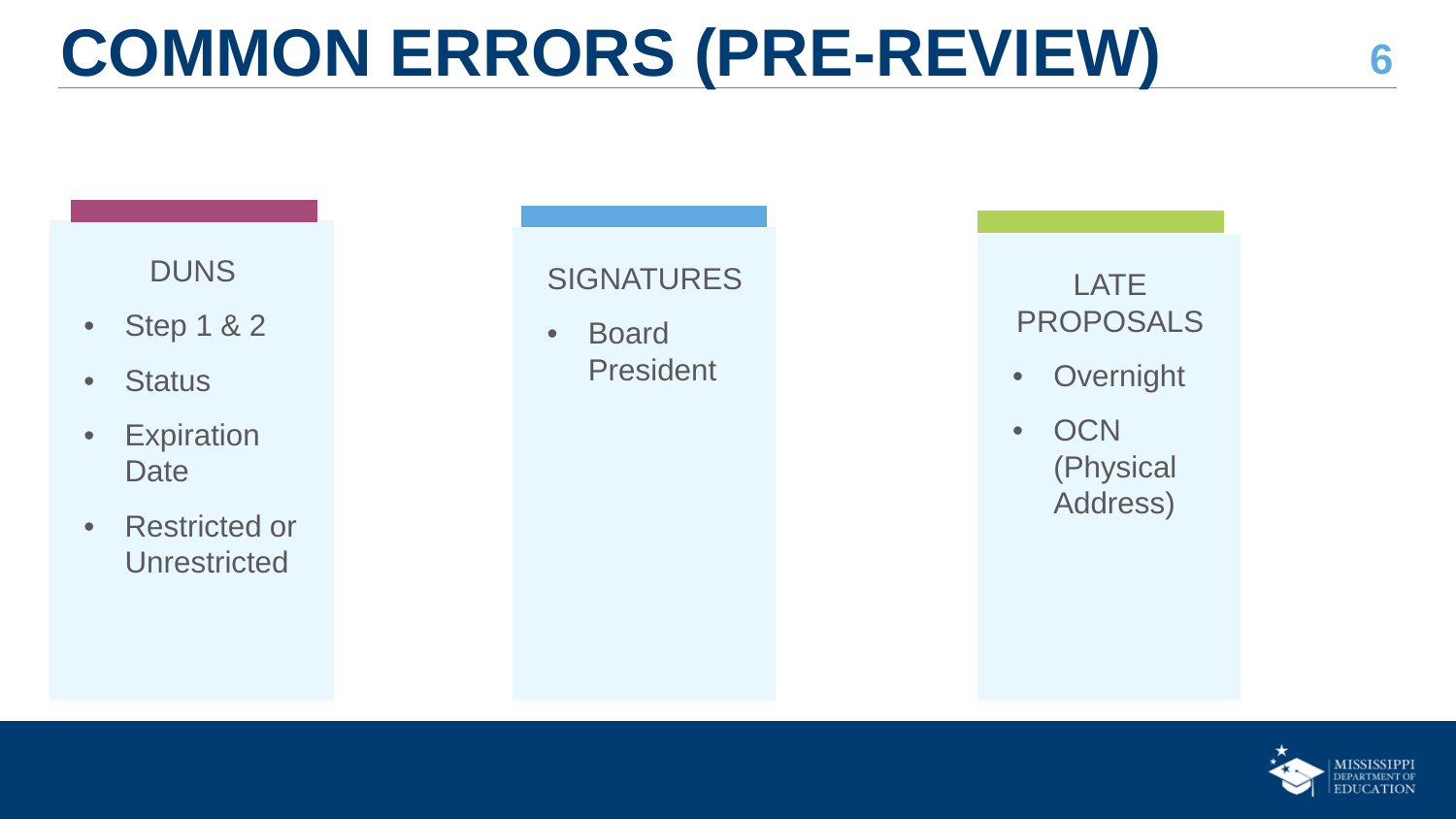### **UPDATES**

**7**

13 Award Notifications for the FY2020 NSLP EAG for SFAs

Obligated funds \$193,669.77

Un-obligated funds \$221,955.23

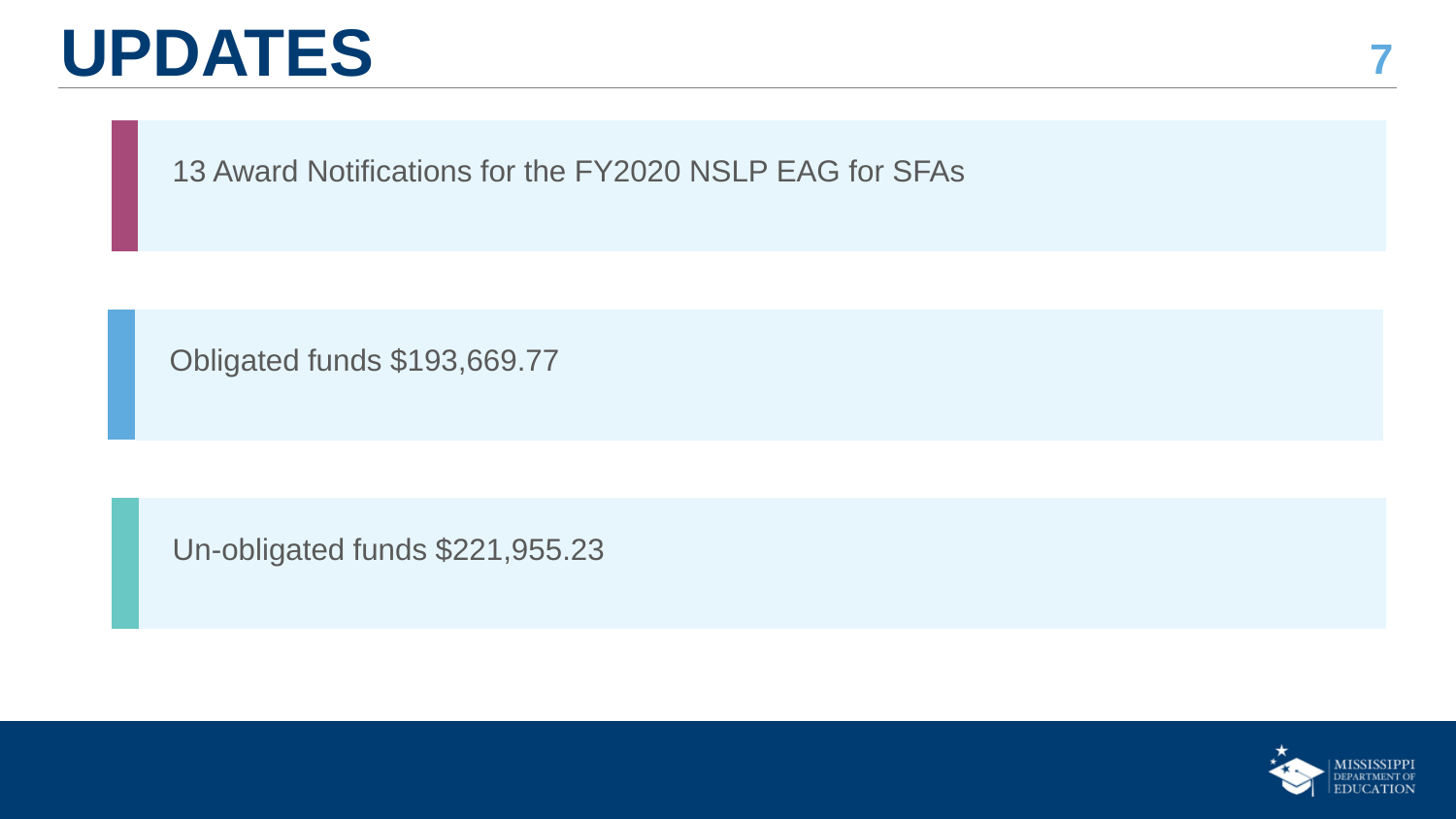## **EQUIPMENT ASSESSMENT <sup>8</sup>**

- Do you have any kitchen equipment that is not in good working order?
- What is the age/length of use of your equipment?
- What is the serviceability?
- Are you looking to purchase equipment this upcoming school year?
- Have you considered applying for grant funds?

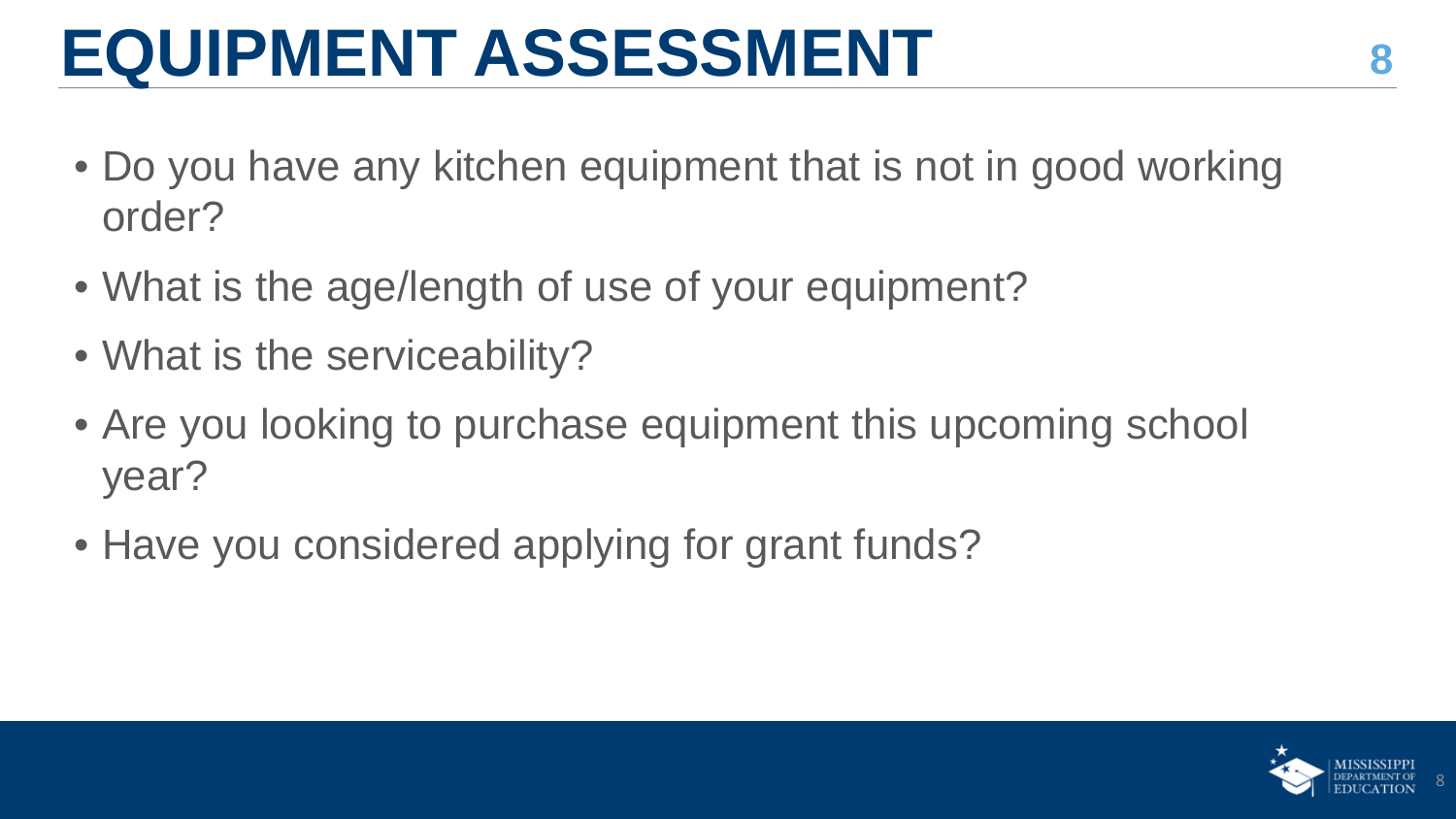# **UPCOMING OPPORTUNITIES**

- FY2020 NSLP EAG for SFAs Second Round
- FY2021 NSLP EAG for SFAs
- Release date: TBA via email, Clarion Ledger and MDE website